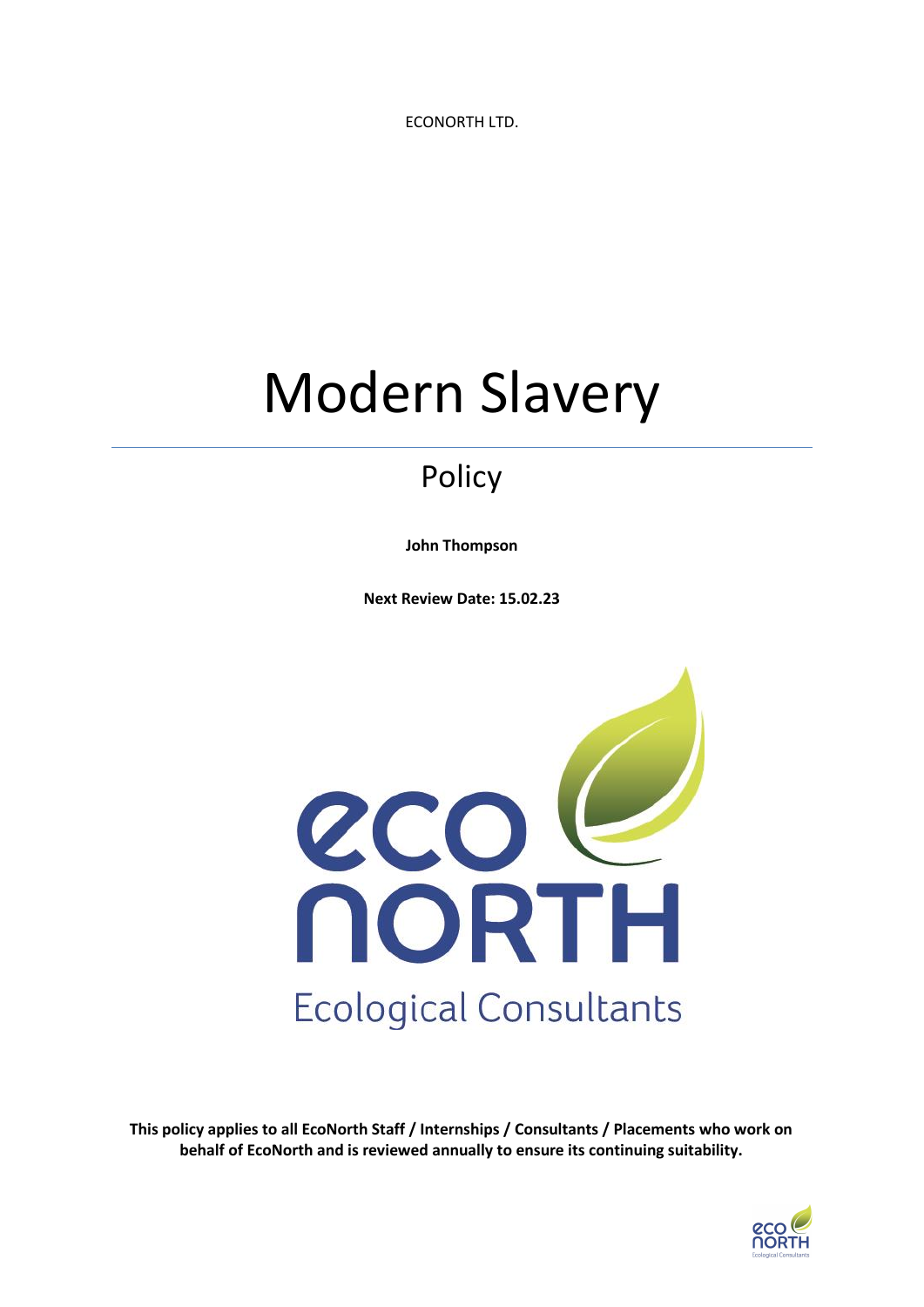| Modern Slavery Policy | Doc Ref: | <b>MSP</b> |
|-----------------------|----------|------------|
|                       | lssued:  | 17.02.22   |
| EcoNorth Ltd          | Version: | 3.0        |
|                       | Page:    | $1$ of $3$ |

### **Modern Slavery Policy**

#### **1. Purpose, Scope and Users**

EcoNorth has a zero-tolerance approach to modern slavery. As an equal opportunities employer, we are committed to creating and ensuring a non-discriminatory and respectful working environment for our staff, and to implementing and enforcing effective systems and controls to ensure modern slavery is not taking place anywhere in our own business or in any of our supply chains, in line with our obligations under the Modern Slavery Act 2015.

This policy applies to all EcoNorth's officers, employees, subcontractors, suppliers, contractors and other business partners.

This policy does not form part of any employee's contract of employment and EcoNorth may amend it at any time.

#### **2. Reference Documents**

• Modern Slavery Act 2015.

#### **3. Definitions**

"EcoNorth" or "we" or "us" or "our" means "EcoNorth Ltd".

"Modern slavery" is a crime and a violation of fundamental human rights. It takes various forms, such as slavery, servitude, forced and compulsory labour and human trafficking, all of which have in common the deprivation of one person's liberty by another in order to exploit that person for personal and/or commercial gain.

#### **4. Responsibilities**

The Executive Director has overall responsibility for ensuring compliance with this policy.

Senior Managers have day to day responsibility for implementing this policy, dealing with queries about it, monitoring its use and auditing internal control systems and procedures to ensure they are effective in countering modern slavery.

Line Managers are responsible for ensuring those reporting to them understand and comply with this policy and are given training on it, and the issue of modern slavery in supply chains, where necessary.

#### **5. Commitments**

EcoNorth is committed to the following:

• All officers and employees must read, understand and comply with this policy.

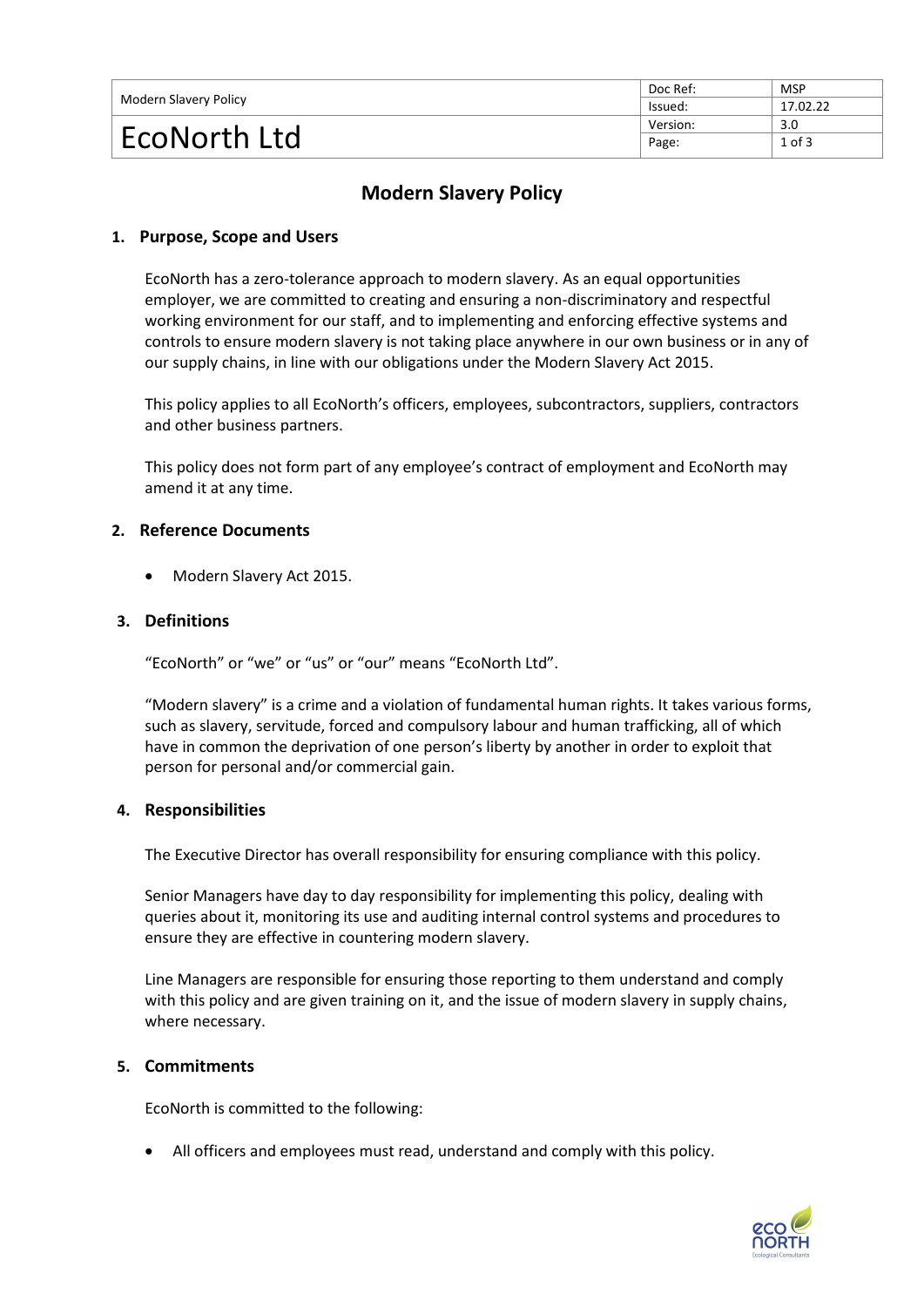| Modern Slavery Policy | Doc Ref: | <b>MSP</b> |
|-----------------------|----------|------------|
|                       | Issued:  | 17.02.22   |
| EcoNorth Ltd          | Version: | 3.0        |
|                       | Page:    | $2$ of $3$ |

- The prevention, detection and reporting of modern slavery in any part of our business or supply chain is the responsibility of all those working for EcoNorth or under our control. All officers and employees are required to avoid any activity that might lead to, or suggest, non-compliance of this policy.
- Employees must immediately notify the Executive Director (or, in his absence, a Line Manager) if it is known or suspected that non-compliance with this policy has occurred or may occur in the future in any part of our business or supply chain of any supplier.
- EcoNorth encourages openness and will support anyone who raises genuine concerns in good faith under this policy, even if they turn out to be mistaken. We are committed to ensuring no one suffers any detrimental treatment as a result of reporting their suspicion that modern slavery is or may be taking place in any part of our business or our supply chain. Detrimental treatment includes dismissal, disciplinary action, threats or other unfavourable treatment connected with raising a concern. If an employee believes they have suffered any such treatment, they should raise it formally using the Grievance Procedure, which is found in the Staff Handbook.
- Due diligence will be conducted, as part of EcoNorth's contracting processes, to ensure that our suppliers, subcontractors and contractors comply with this policy, or their own policy of the same nature, and hold their own suppliers, subcontractors and contractors to the same high standards.

#### **6. Communication and Awareness of This Policy**

Training on this policy, and on the risks our business faces from modern slavery in our business and our supply chain, will be provided to all employees.

EcoNorth's zero-tolerance approach to modern slavery must be communicated to all suppliers, contractors and business partners at the onset of our business relationship with them and reinforced as appropriate thereafter.

#### **7. Non-Compliance**

Any employee who fails to comply with this policy will face disciplinary action, which could result in dismissal for misconduct or gross misconduct.

EcoNorth will terminate its relationship with other individuals and organisations working on our behalf if they breach this policy.

#### **8. Policy Review**

EcoNorth's Modern Slavery Policy is reviewed annually, or earlier if there are changes to applicable legislation or the company. Any amendments that are made at these times will be shared with EcoNorth's team.